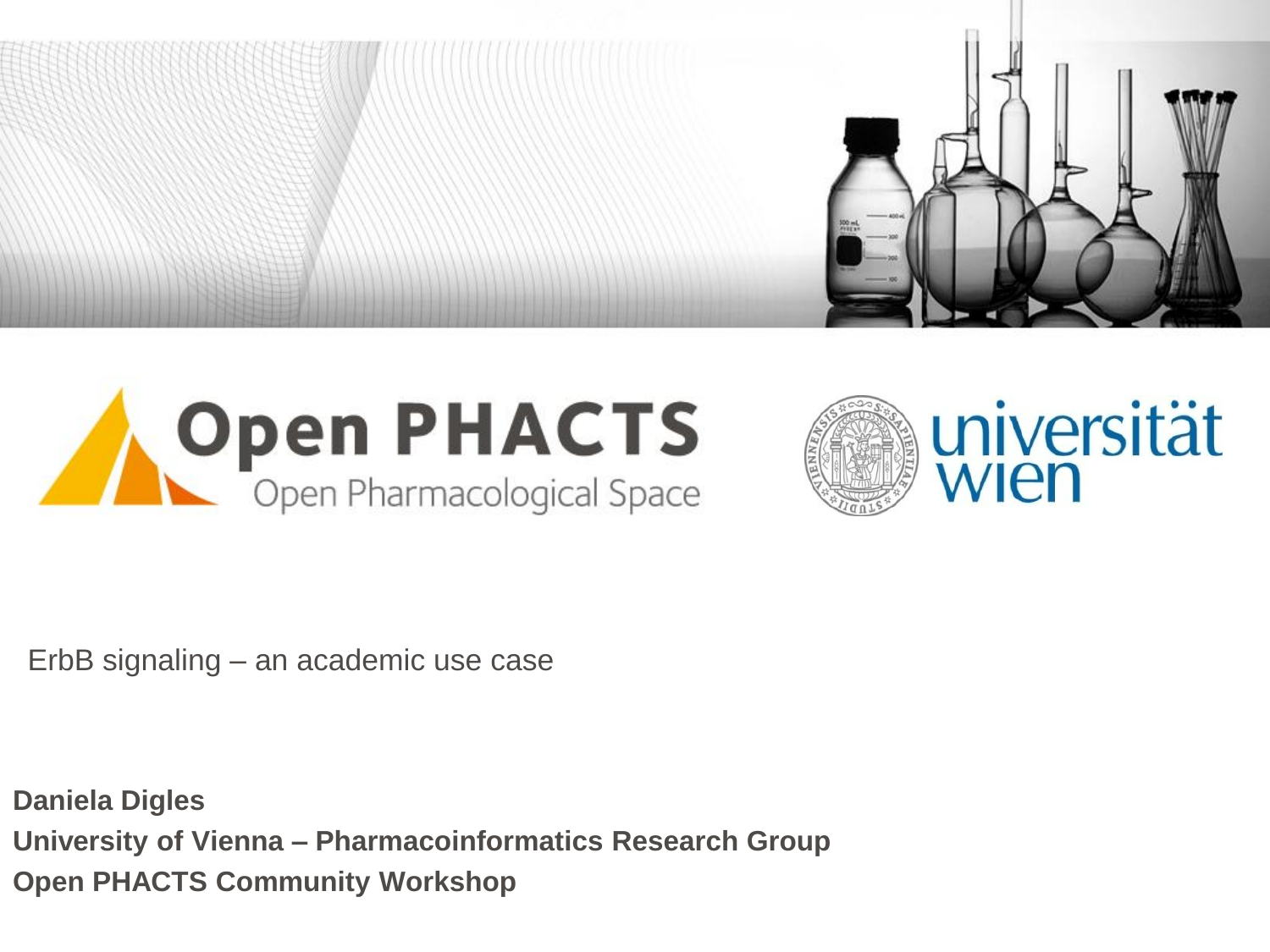



## **The 'Researchathon'**

- 18 scientists from 8 academic institutions and 2 EFPIA companies ٠
- Aims: ٠
	- Identification of use-cases
	- Evaluation of data set and API call requirements
- Use-cases: ٠
	- Comparison of existing public and proprietary pharmacology data for DRD2
	- Compounds active against targets in the ErbB signalling pathway and their disease relevance
	- Broadening the therapeutic opportunities from the Vitamin D pathway
- Paper submitted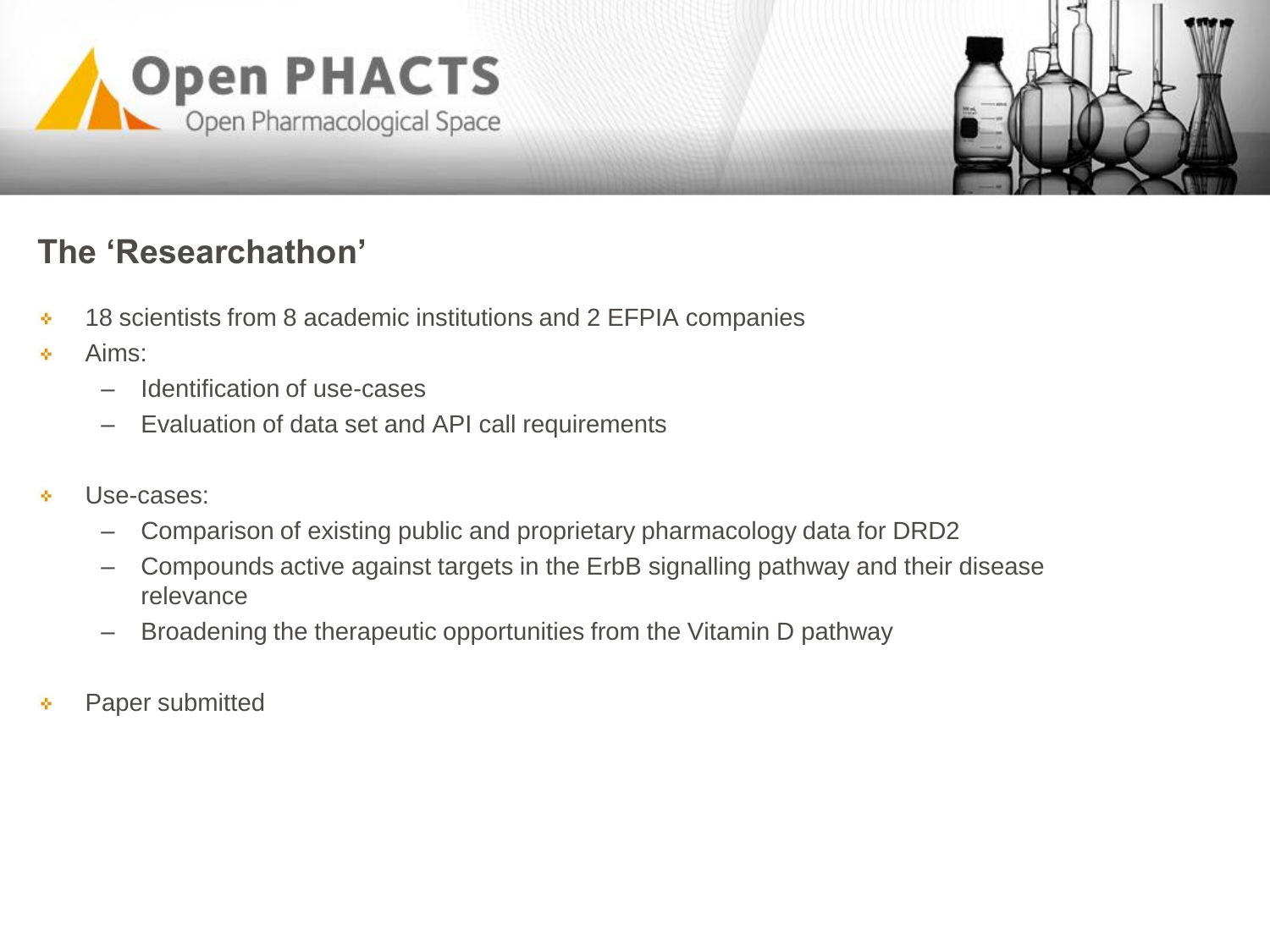



#### **Compounds active against targets in the ErbB signalling pathway and their disease relevance**

- Epidermal growth factor receptors (ErbB): ×. ErbB1/EGFR, ErbB2/HER2, ErbB3/HER3, and ErbB4/HER4
- Different dimers activate different downstream signalling pathways ٠
- Insufficient ErbB signalling: associated with the development of neurodegenerative diseases (e.g. ٠ multiple sclerosis and Alzheimer's disease)
- Excessive ErbB signalling: associated with cancer ٠
- Aims: ۰
	- Visualisation of pharmacology data available for targets in the pathway
	- Comparison of activity profiles for compounds with known activity against cancer or neurodegenerative diseases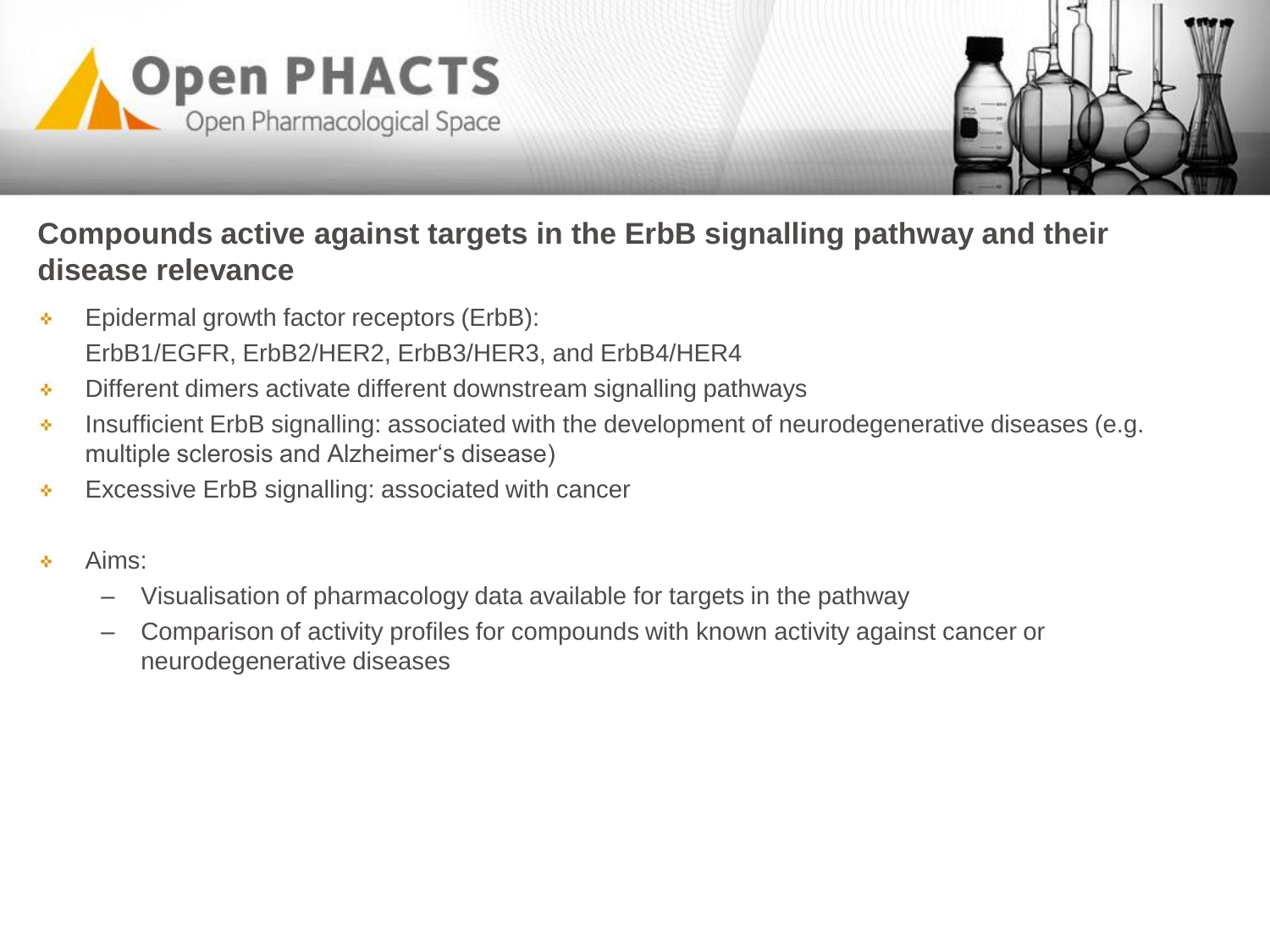



# **The Erbb signaling pathway**<br> **Signaling pathway**

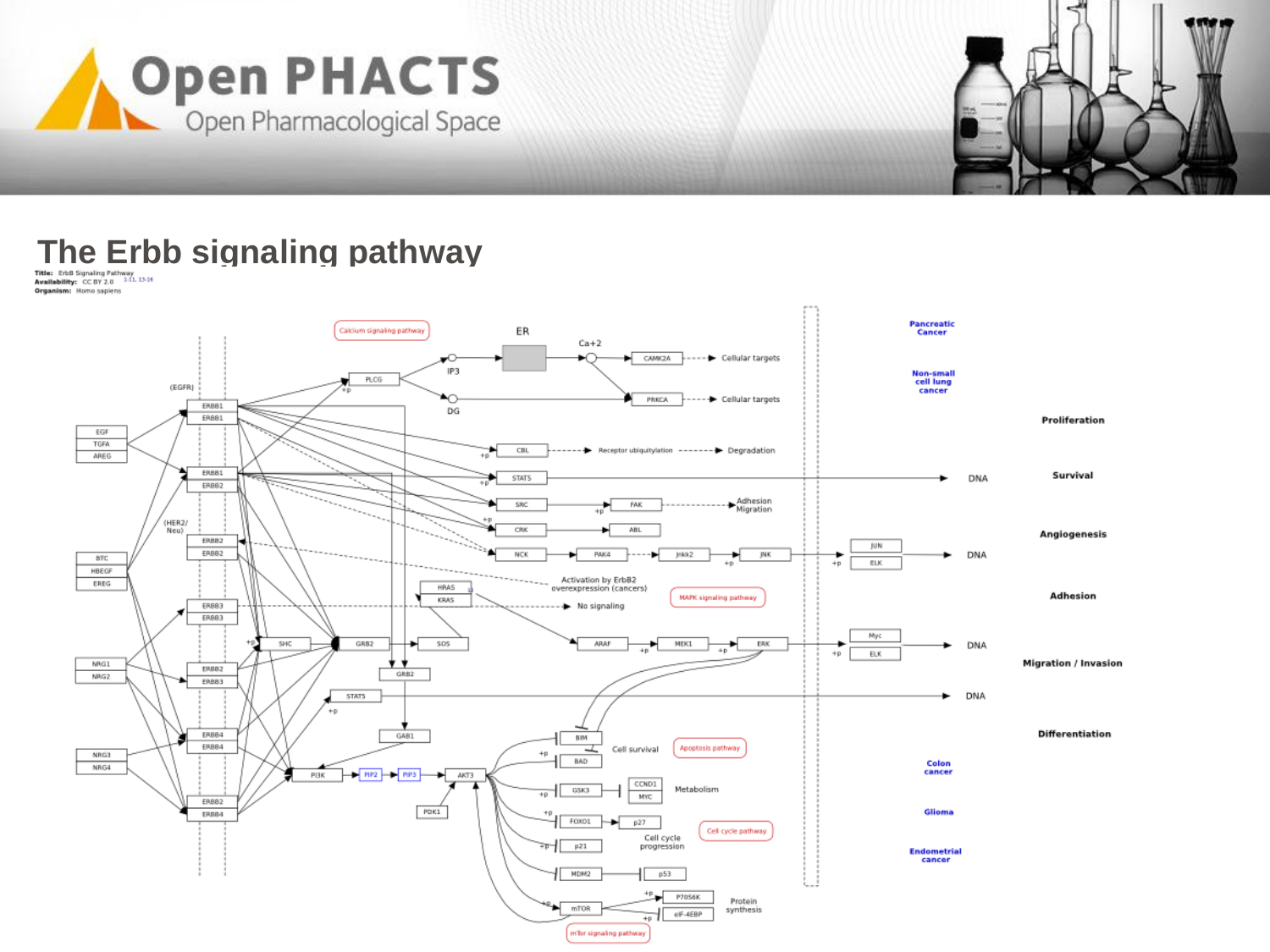



#### **Methods**

- Queries from the Open PHACTS API (v 1.3): ÷
	- Free Text to Concept
	- Pathway Information: Get Targets
	- Target Pharmacology: List
	- Target Classifications
	- Compound Classifications
- KNIME: ٠
	- connection of API calls
	- additional processing of the data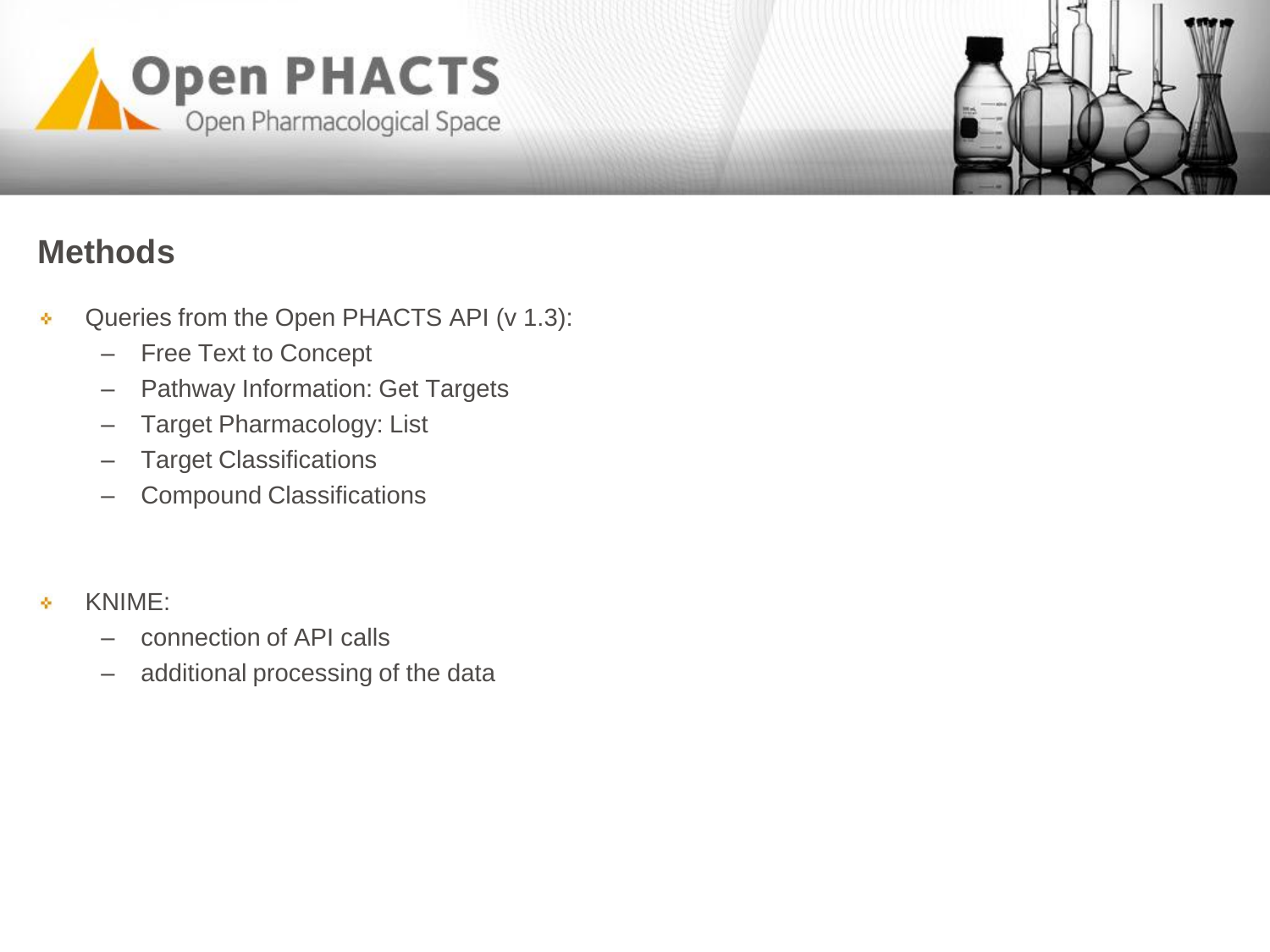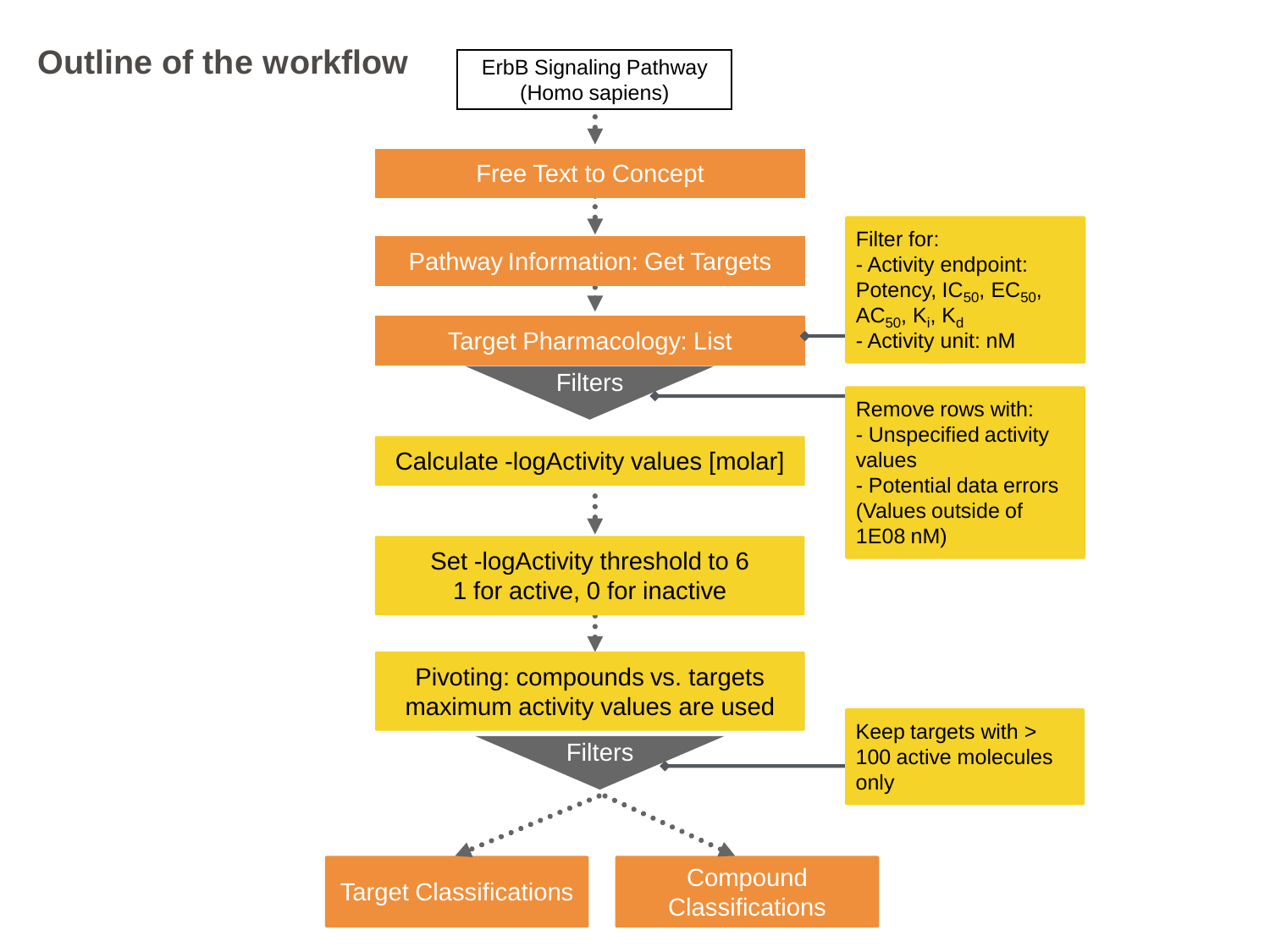



# **From pathway to pharmacology**

- Free Text to Concept ×.
	- Input: ErbB Signaling Pathway (Homo sapiens)
	- Output: 1 Pathway URI
- Pathway Information: Get Targets ٠
	- Input: Pathway URI
	- Output: 54 NCBI Gene URIs
- Target Pharmacology: List ۰
	- Input: NCBI Gene URIs, applied filters
	- Output: Pharmacology data for 55 ChEMBL targets from > 65k compounds (~108k bioactivity datapoints).
	- Targets: 35 single proteins, 12 protein families, 5 protein complexes, 2 protein-protein interactions and 1 chimeric protein.

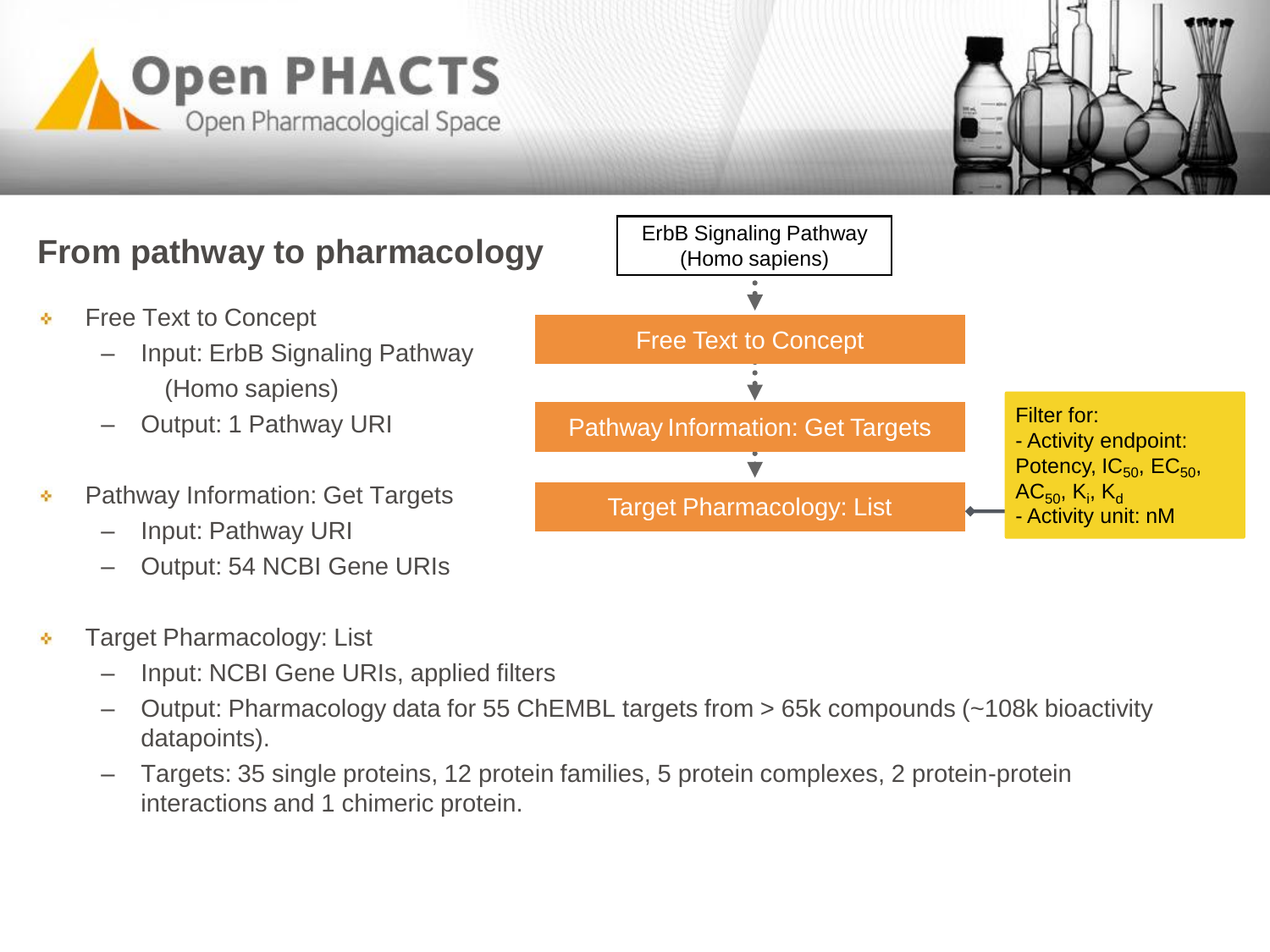



#### **Data preprocessing**

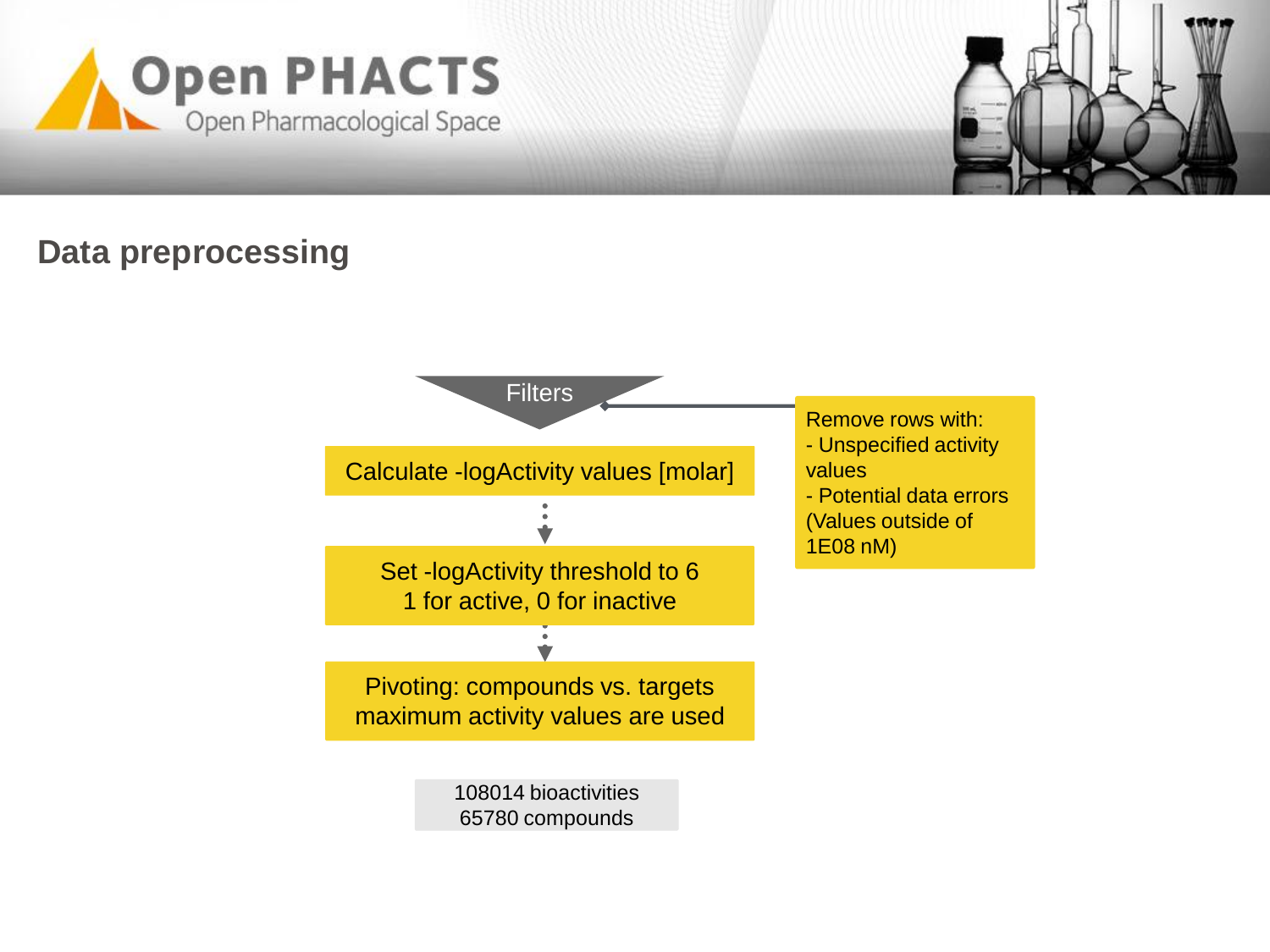



## **Full heat-map**



- red: 'active' ×.
- blue: 'inactive' ×,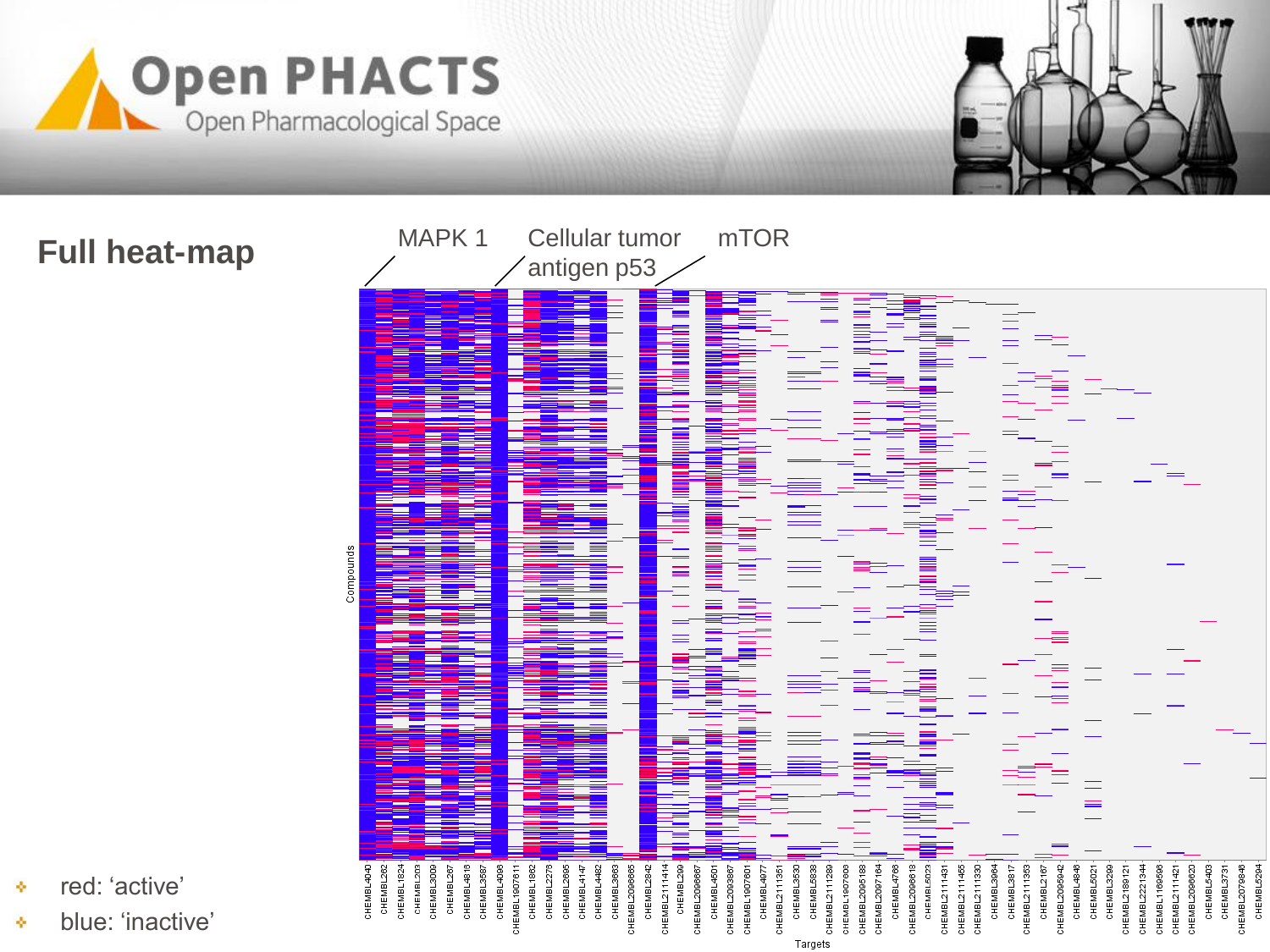



## **Data analysis**

- 23 targets with at least 100 active molecules ÷
- Target classifications ٠
	- Input: 23 target URIs, used classification: GO
	- Output: 525 'biological process' terms
- Compound classifications ٠
	- Input: ~65k compound URIs
	- Output: 294 'role' terms

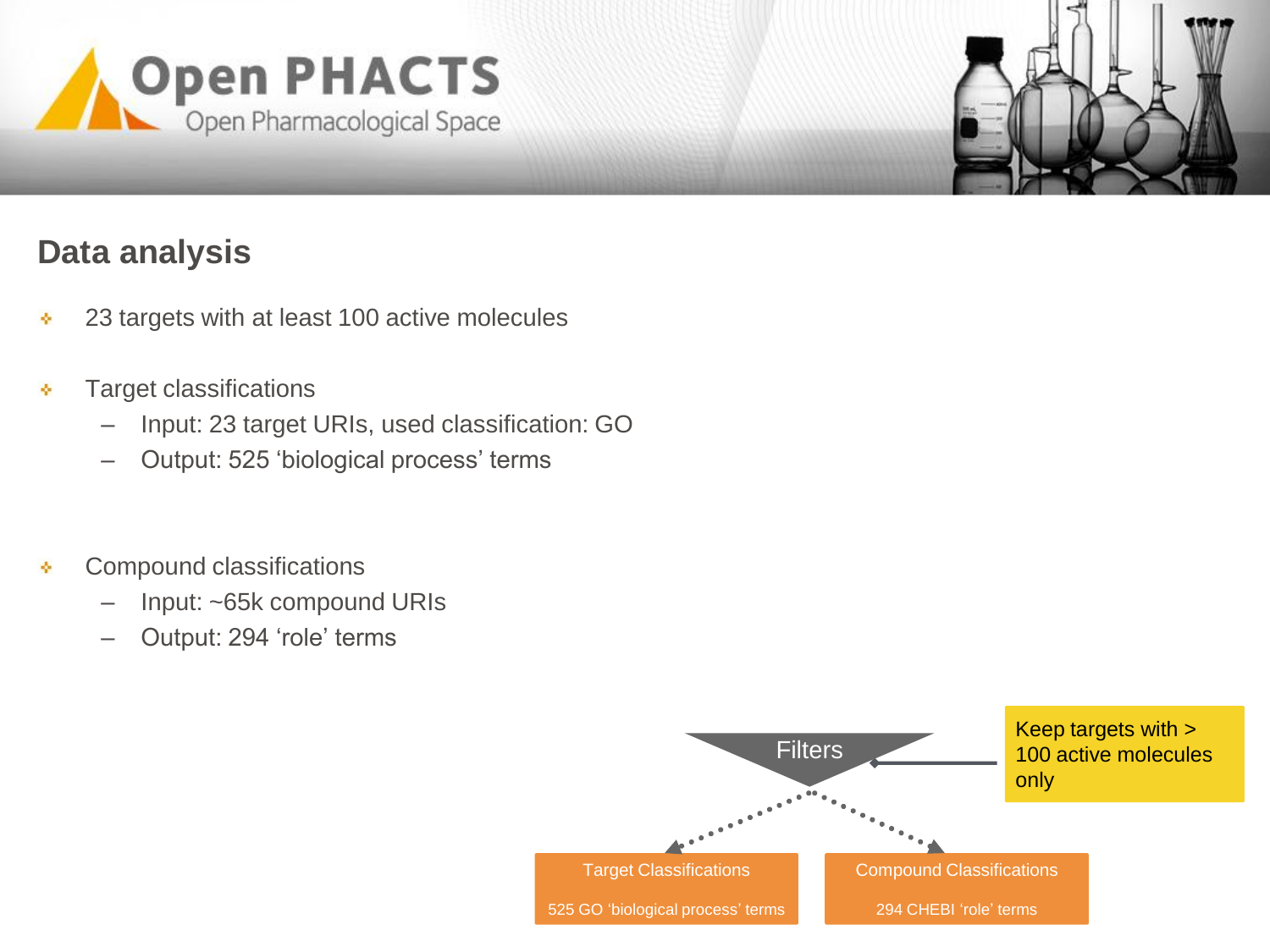#### **Investigating the compounds: antineoplastic agents**

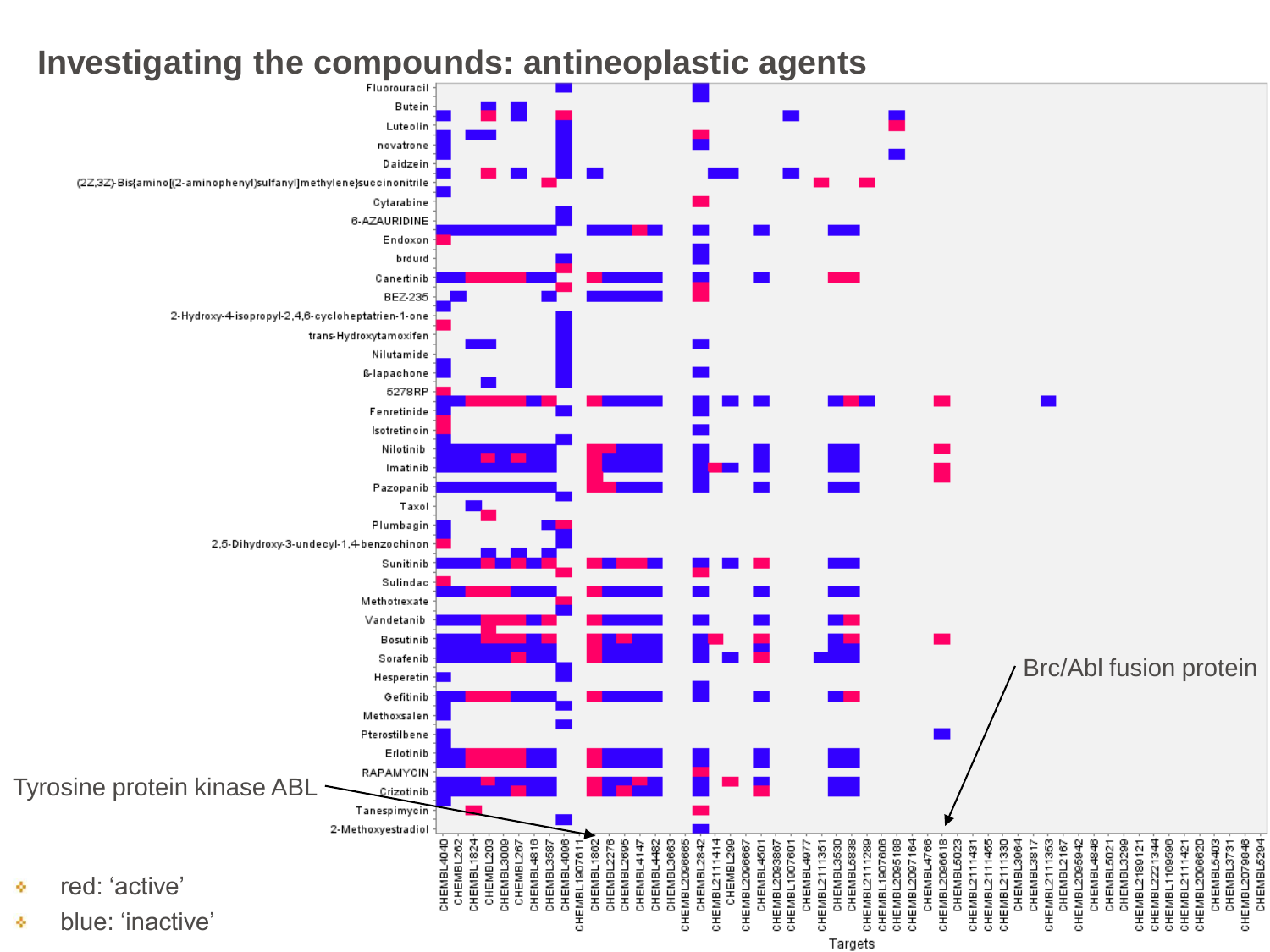



#### **Investigating the compounds: neuroprotective agents**

- 7-Chlorokynurenic acid: active against MAPK1 ×.
- Cilostazol: inactive against MAPK1 ÷
- Memantine: inactive against Serine/threonine-protein kinase mTOR÷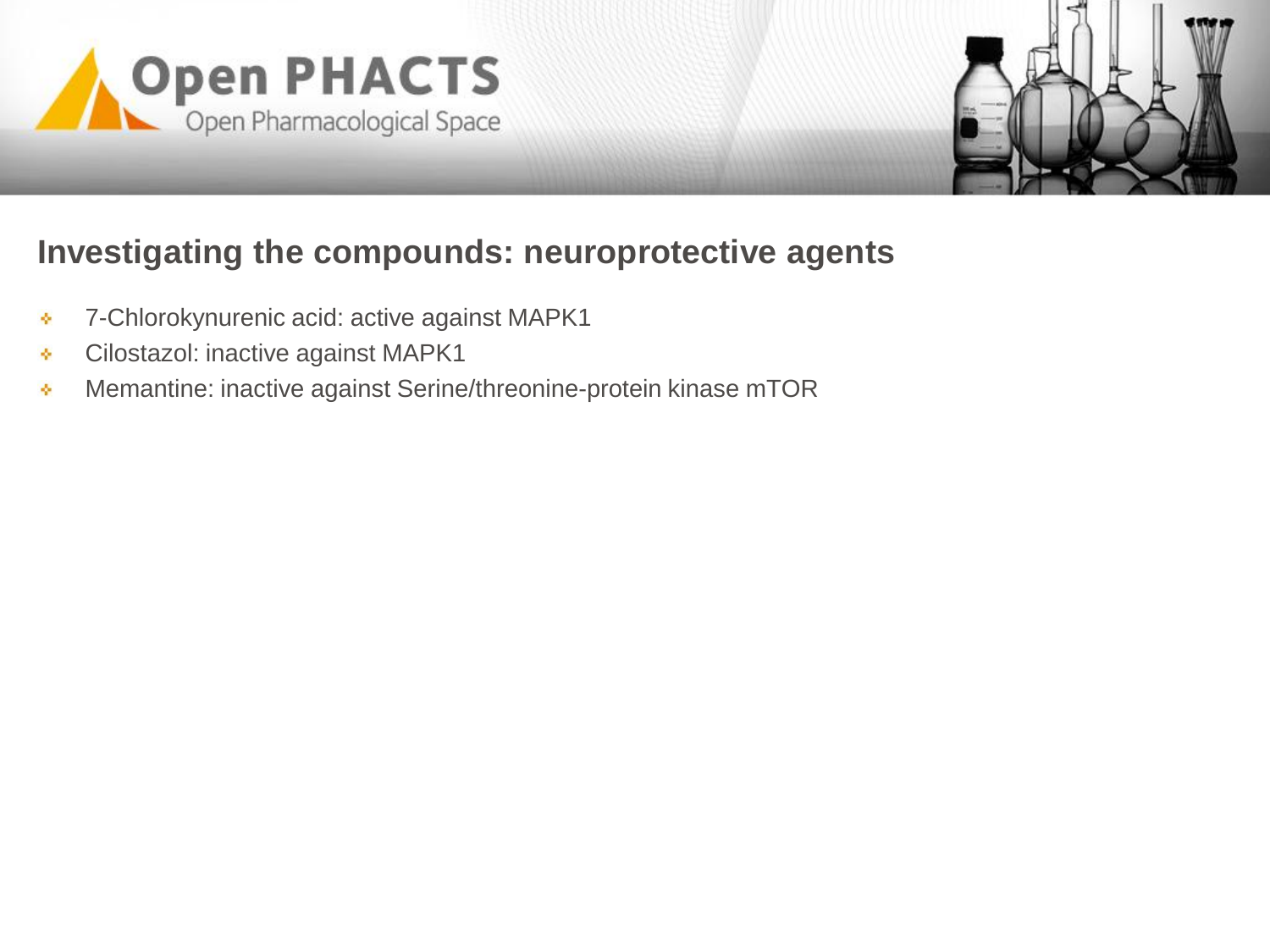



# **Current limitations**

- Directionality of pathways is lost ×,
- GO terms often not linked to diseases ÷
- limited number of compounds annotated with Chebi terms of interest÷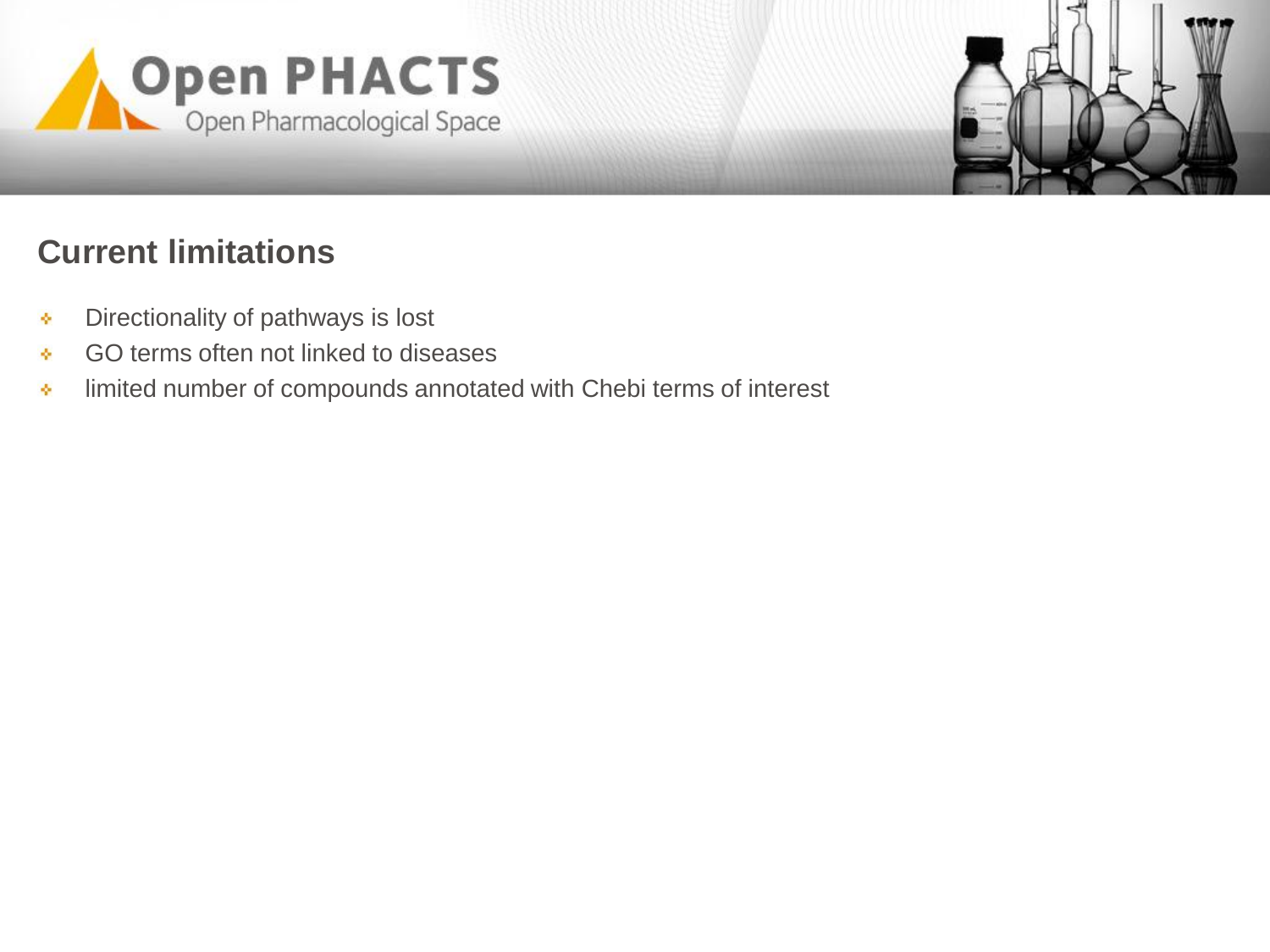

![](_page_13_Picture_1.jpeg)

## **Conclusions and Outlook**

- Open PHACTS offers convenient access and visualization of the available data via KNIME. ×.
- Activity profiles for compound classes (e.g. antineoplastic agents) can be visualized. ٠
- Final workflow can be reused for other pathways. ÷
- Next API version will contain disease data for proteins. ٠
- Investigation of other filtering possibilities to visualize the data. ÷
- Workflow will be available at myexperiment.org÷